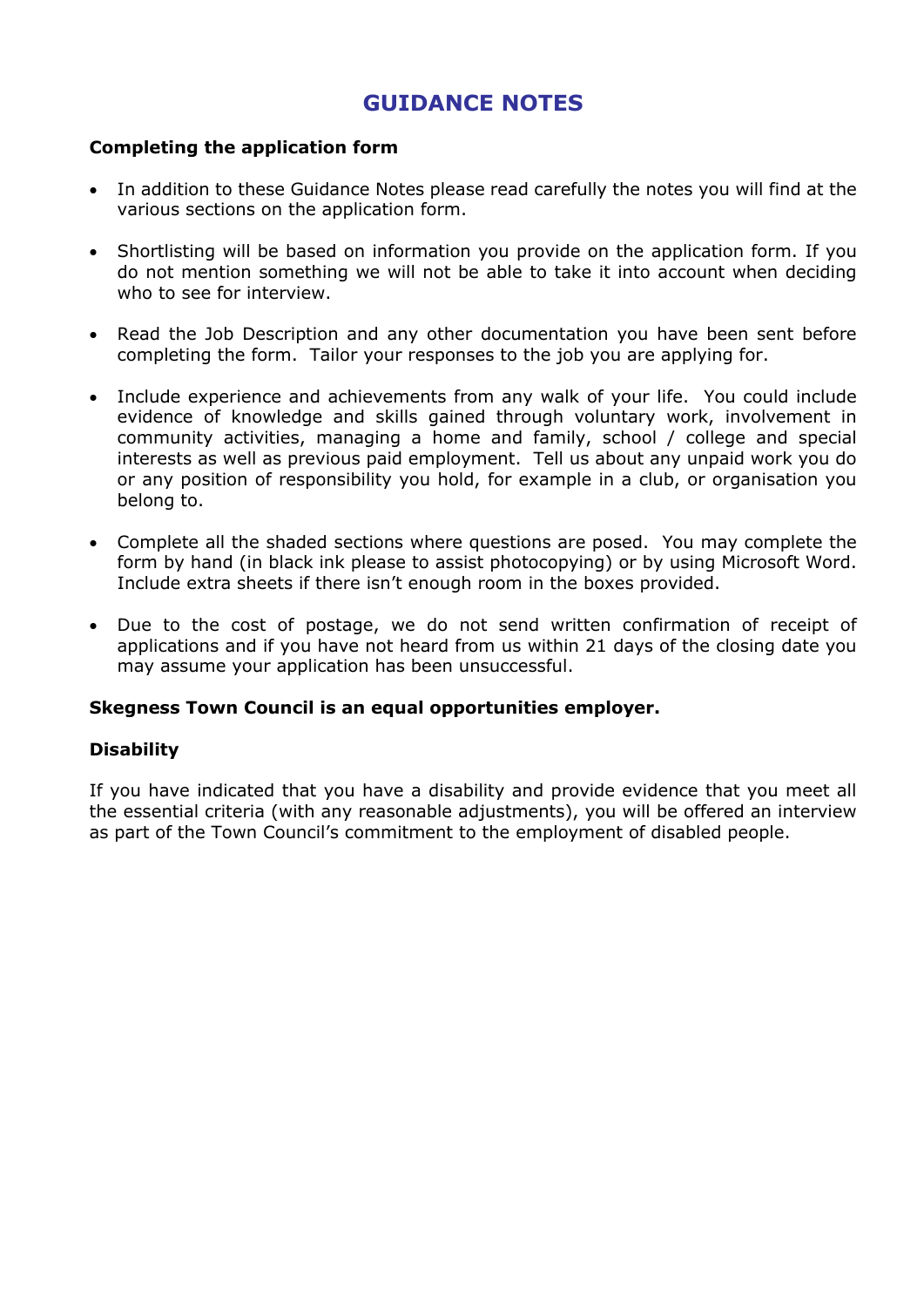

# **SKEGNESS TOWN COUNCIL**

Tower Gardens Pavilion, Skegness PE25 2AX Telephone: 01754 840040

e-mail: jobs@skegnesscouncil.org.uk

## **JOB APPLICATION FORM**

Please return completed applications to:

Town Clerk Skegness Town Council, Tower Gardens Pavilion, Rutland Road, Skegness, PE25 2AX

You may email the application to [jobs@skegnesscouncil.org.uk](mailto:jobs@skegnesscouncil.org.uk) but will be required to sign a printed copy if selected for interview

**NO LATER THAN** As soon as possible

### **PLEASE READ THE ENCLOSED GUIDANCE NOTES BEFORE COMPLETING THIS FORM**

|                                                                                                                                                                                                                                                               |                                                        |                        | * Please enter the title of the<br>job you are applying for. |  |  |  |
|---------------------------------------------------------------------------------------------------------------------------------------------------------------------------------------------------------------------------------------------------------------|--------------------------------------------------------|------------------------|--------------------------------------------------------------|--|--|--|
| Job<br>Title*:                                                                                                                                                                                                                                                | Seasonal Grounds Maintenance Assistant (Amenity Grass) |                        | <b>Personal</b><br><b>Details</b>                            |  |  |  |
| Surname:                                                                                                                                                                                                                                                      |                                                        | National Insurance no: |                                                              |  |  |  |
| $Initial(s)$ :                                                                                                                                                                                                                                                |                                                        | Home tel. no:          |                                                              |  |  |  |
| Address:                                                                                                                                                                                                                                                      |                                                        | Work tel. no:          |                                                              |  |  |  |
| County:                                                                                                                                                                                                                                                       |                                                        | E-Mail address:        |                                                              |  |  |  |
| Postcode:                                                                                                                                                                                                                                                     |                                                        |                        |                                                              |  |  |  |
| Do you have a current driving licence?<br><b>YES</b><br><b>NO</b><br>(also see disability/health section below)<br>Give details of any penalties on your licence or convictions pending if driving is essential to<br>the job:                                |                                                        |                        |                                                              |  |  |  |
| Do you have a disability/long term illness?<br><b>YES</b><br><b>NO</b><br>If YES, indicate here if you are aware of any adjustments that the Town Council could make<br>to help you apply for or carry out the job:<br>Continue on separate sheet if required |                                                        |                        |                                                              |  |  |  |
|                                                                                                                                                                                                                                                               |                                                        |                        |                                                              |  |  |  |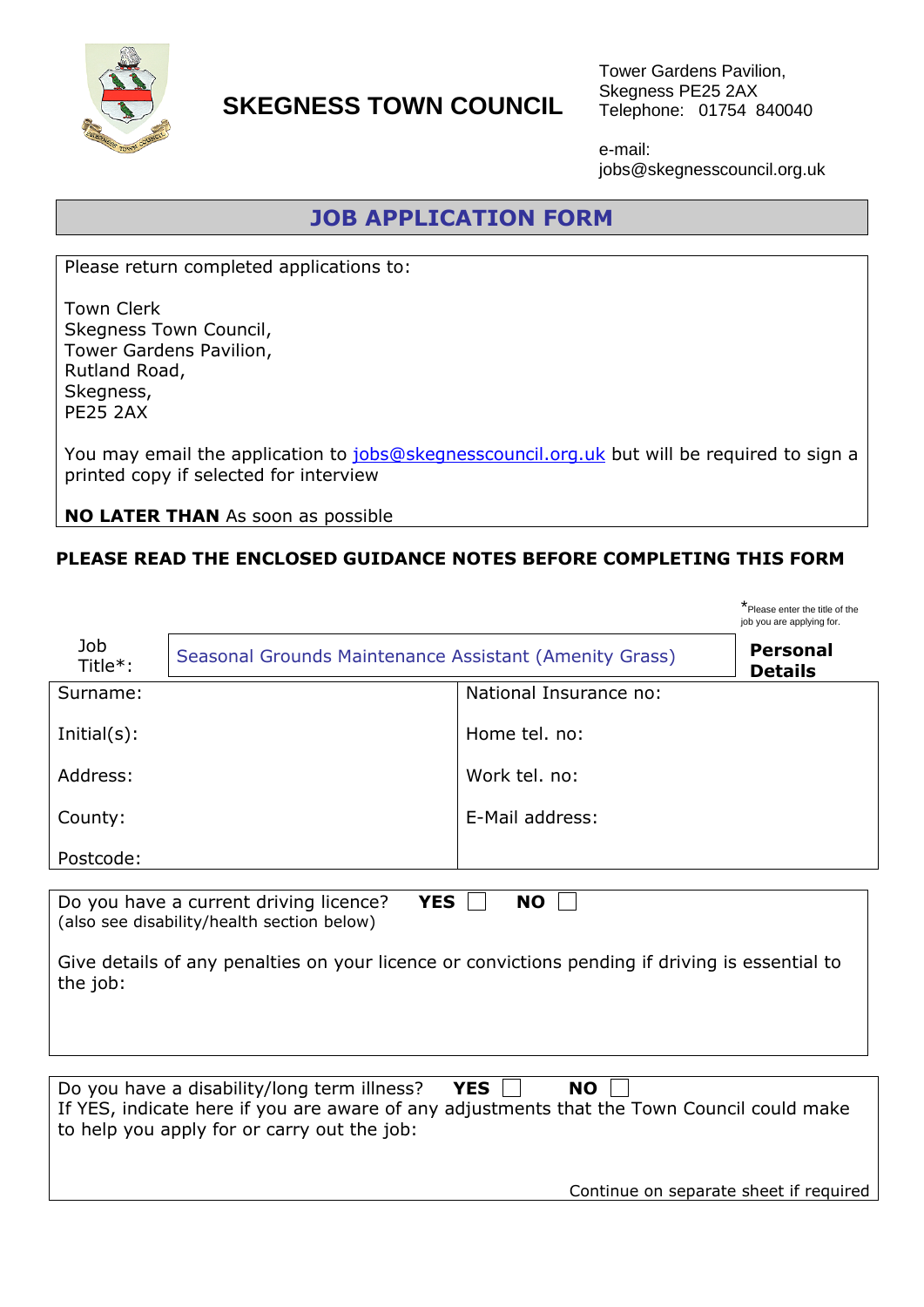#### **EDUCATIONAL QUALIFICATIONS AND TRAINING**

You may be asked to provide evidence of qualifications obtained

| Secondary education (CSE, GCE, GCSE, RSA, A Levels etc) |       |            |       |  |  |  |  |
|---------------------------------------------------------|-------|------------|-------|--|--|--|--|
| Examination                                             | Level | Subject(s) | Grade |  |  |  |  |
|                                                         |       |            |       |  |  |  |  |
|                                                         |       |            |       |  |  |  |  |
|                                                         |       |            |       |  |  |  |  |
|                                                         |       |            |       |  |  |  |  |
|                                                         |       |            |       |  |  |  |  |
|                                                         |       |            |       |  |  |  |  |
|                                                         |       |            |       |  |  |  |  |
|                                                         |       |            |       |  |  |  |  |
|                                                         |       |            |       |  |  |  |  |
|                                                         |       |            |       |  |  |  |  |

| Further and Higher Education (Degree, Diploma, BTEC, City and Guilds, NVQ etc) |             |               |         |               |  |  |  |  |
|--------------------------------------------------------------------------------|-------------|---------------|---------|---------------|--|--|--|--|
| Institution                                                                    | Full or Pt. | Qualification | Subject | Pass level or |  |  |  |  |
|                                                                                | Time        |               |         | Grade         |  |  |  |  |
|                                                                                |             |               |         |               |  |  |  |  |
|                                                                                |             |               |         |               |  |  |  |  |
|                                                                                |             |               |         |               |  |  |  |  |
|                                                                                |             |               |         |               |  |  |  |  |
|                                                                                |             |               |         |               |  |  |  |  |
|                                                                                |             |               |         |               |  |  |  |  |

**Other relevant qualifications including membership of professional bodies (please include date achieved)**

**Relevant training and personal development** (state who provided training, dates undertaken and duration).

Examples could include: short courses, skills training, external awards/activities, etc.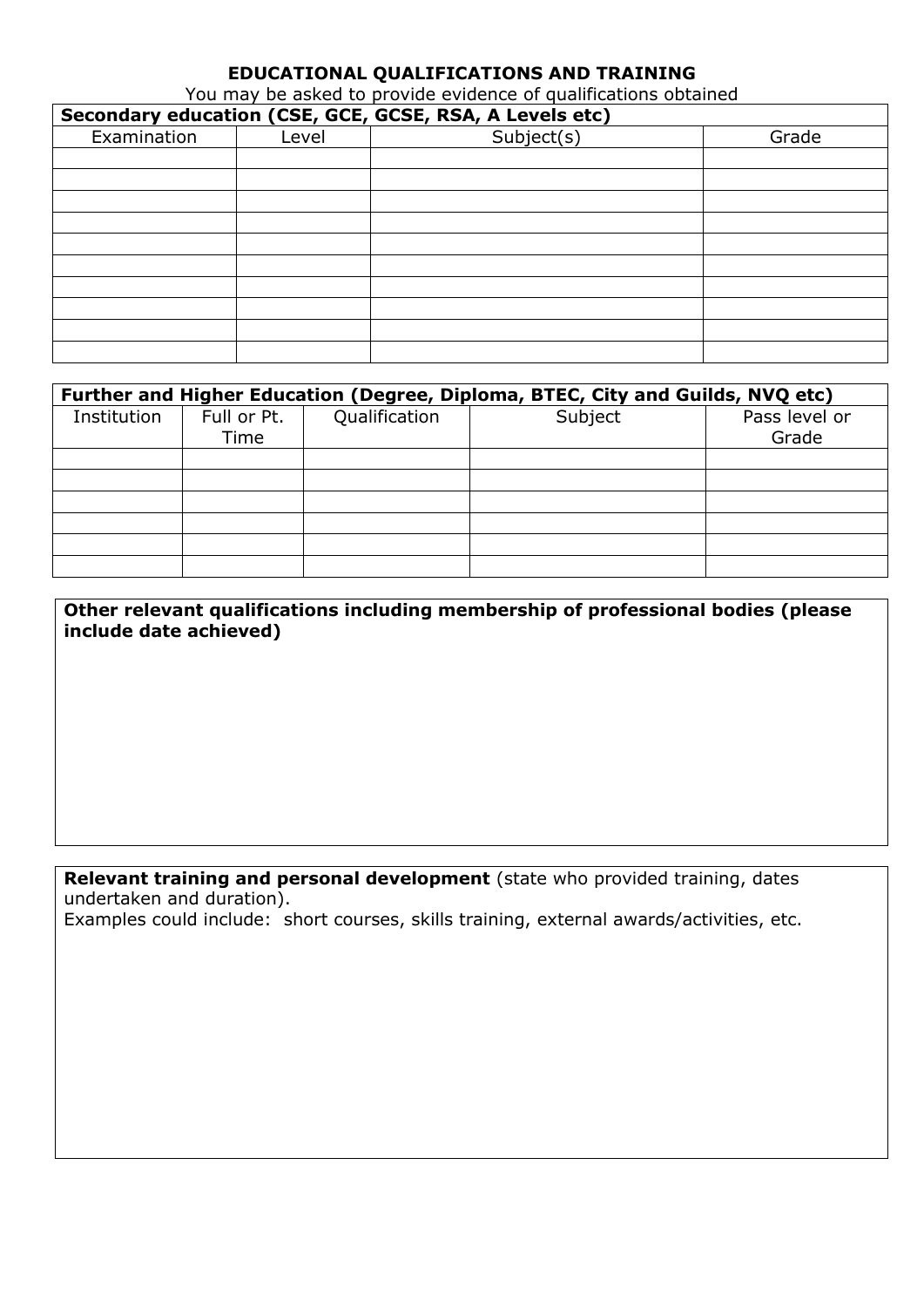### **CURRENT/LATEST EMPLOYMENT**

| Name and address of current/most<br>recent employer: | Job title:<br>Current/latest salary and any benefits:<br>Weekly hours |  |  |  |  |
|------------------------------------------------------|-----------------------------------------------------------------------|--|--|--|--|
|                                                      | Date started employment                                               |  |  |  |  |
| Date of leaving (if relevant):                       |                                                                       |  |  |  |  |
| Notice required:                                     | Reason for leaving:                                                   |  |  |  |  |
| Main duties/responsibilities/achievements            |                                                                       |  |  |  |  |
|                                                      |                                                                       |  |  |  |  |
|                                                      |                                                                       |  |  |  |  |
|                                                      |                                                                       |  |  |  |  |
|                                                      |                                                                       |  |  |  |  |
|                                                      |                                                                       |  |  |  |  |

#### **References**

References will be taken up prior to any formal offer of employment.

Please give the names and addresses of two people who would be willing to supply a reference about you, including your most recent employer (or teacher/tutor, where appropriate), who have known you during the past three years. Please also state in what capacity they know you.

| Name:                         | Name:                         |
|-------------------------------|-------------------------------|
| Address:                      | Address:                      |
|                               |                               |
| Tel. no:                      | Tel. no:                      |
|                               |                               |
| E-Mail address:               | E-Mail address:               |
|                               |                               |
| Relationship:                 | Relationship:                 |
|                               |                               |
| Organisation (if applicable): | Organisation (if applicable): |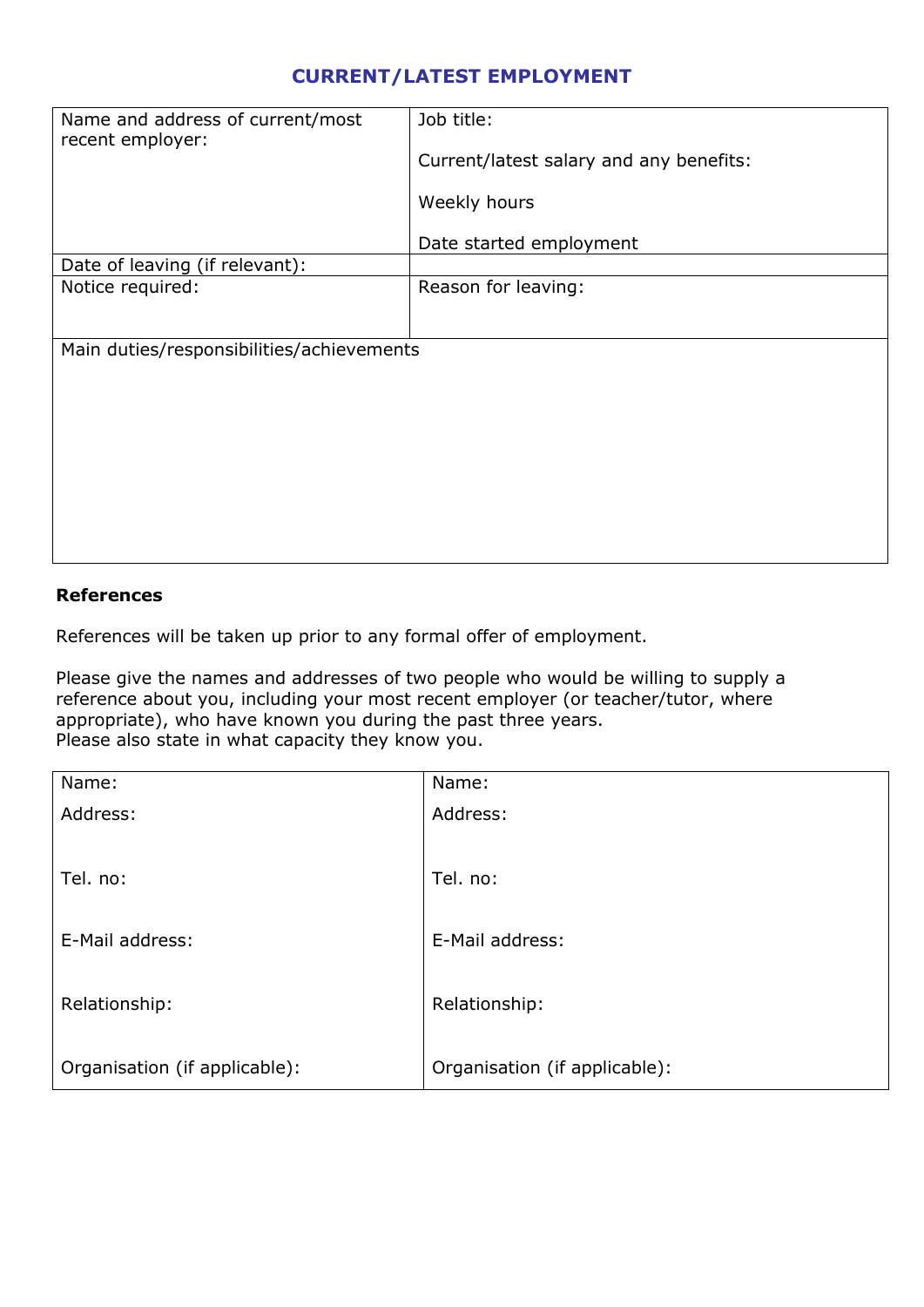#### **WORK AND OTHER RELEVANT EXPERIENCE**

Please list below a complete record of other employments and include, if you wish, any voluntary activities either paid or unpaid. These should be in date order, starting with the most recent.

| Name of                                | Dates/Job title/role with brief indication of<br>main duties and responsibilities | Reason for leaving |
|----------------------------------------|-----------------------------------------------------------------------------------|--------------------|
| organisation and<br>nature of business |                                                                                   |                    |
|                                        |                                                                                   |                    |
|                                        |                                                                                   |                    |
|                                        |                                                                                   |                    |
|                                        |                                                                                   |                    |
|                                        |                                                                                   |                    |
|                                        |                                                                                   |                    |
|                                        |                                                                                   |                    |
|                                        |                                                                                   |                    |
|                                        |                                                                                   |                    |
|                                        |                                                                                   |                    |
|                                        |                                                                                   |                    |
|                                        |                                                                                   |                    |
|                                        |                                                                                   |                    |
|                                        |                                                                                   |                    |
|                                        |                                                                                   |                    |
|                                        |                                                                                   |                    |
|                                        |                                                                                   |                    |
|                                        |                                                                                   |                    |
|                                        |                                                                                   |                    |
|                                        |                                                                                   |                    |
|                                        |                                                                                   |                    |
|                                        |                                                                                   |                    |
|                                        |                                                                                   |                    |
|                                        |                                                                                   |                    |
|                                        |                                                                                   |                    |
|                                        |                                                                                   |                    |
|                                        |                                                                                   |                    |
|                                        |                                                                                   |                    |
|                                        |                                                                                   |                    |
|                                        |                                                                                   |                    |
|                                        |                                                                                   |                    |
|                                        |                                                                                   |                    |
|                                        |                                                                                   |                    |
|                                        |                                                                                   |                    |
|                                        |                                                                                   |                    |
|                                        |                                                                                   |                    |
|                                        |                                                                                   |                    |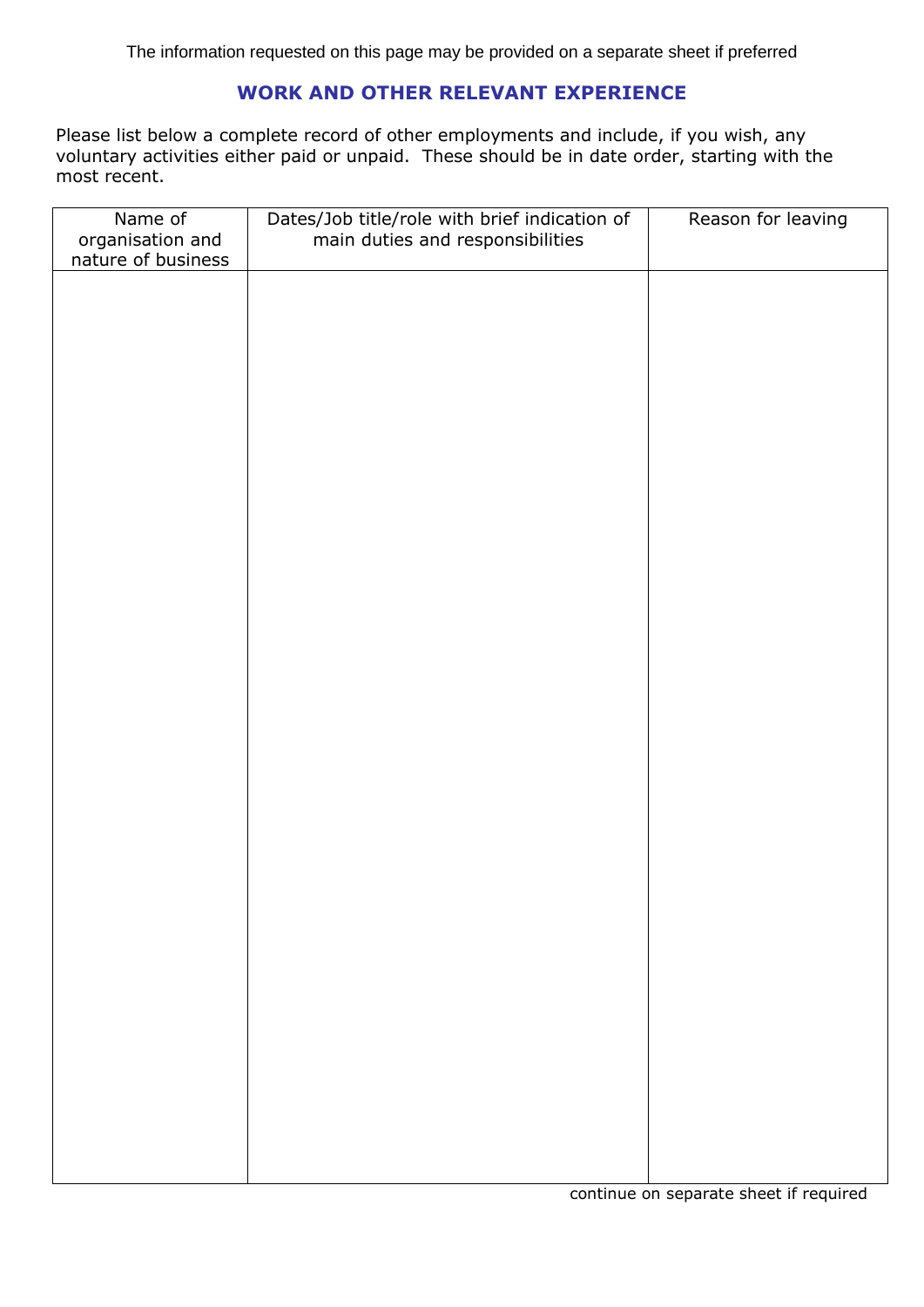#### **ADDITIONAL INFORMATION**

It **is important that you provide evidence** in this section of how **you meet the Job Requirements**. Tell us about your achievements and your level of responsibility. Include examples from paid or unpaid work or other activities you have undertaken that are relevant to the job you are applying for. Also include here information about why you want the job and anything else you wish to say. If you do not tell us we will not be able to select you.

Continue on a separate sheet if necessary